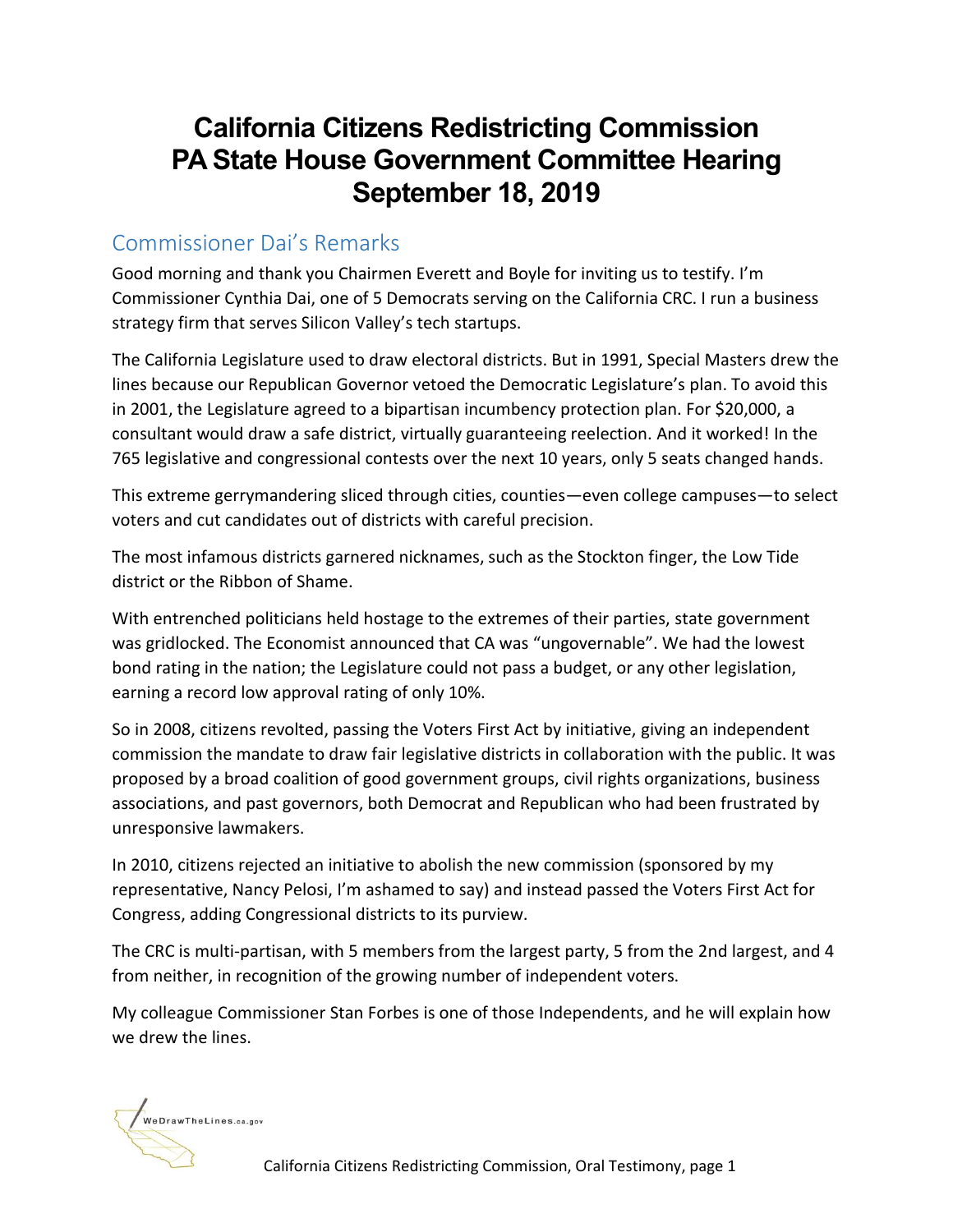## Commissioner Forbes' Remarks

Good morning and thank you for the opportunity to testify concerning California's very successful redistricting reform ending partisan gerrymandering. I am Commissioner Stan Forbes, one of four Independents serving on the California CRC. I am a third generation California farmer and owner of the largest independent bookstore in our capital Sacramento for 33 years.

Drawing fair districts trusted by the public required four components. First, the Commissioners needed to be selected in a manner that avoided actual or even the appearance of conflicts of interest.

Second, a transparent process. Everything the Commission did was in public, live-streamed, transcribed, and translated into six languages. Private meetings discussing districts were not allowed. Input whether at the microphone or in writing was public.

Third, the Commission encouraged public participation in the process. 34 hearings were held at times and locations convenient to the public. At these hearings the Commission encouraged speakers to describe their communities. These comments proved invaluable in drawing districts that fairly represented the people. Each speaker received the same amount of time at the microphone whether ordinary citizen or a member of Congress.

The actual map drawing occurred in public where anyone could make comments and suggestions and see them considered. The mechanics of drawing was done by contracted line drawers under the Commission's direction. Because of California's ethnically diverse population, the Commission hired a Voting Rights Act attorney to insure that each district complied with the Voting Rights Act. The Commission resolved disagreements through discussion and a commitment to consensus, fairness and determination to make the process work.

Lastly, accountability. There are many ways to draw maps. The Commission was required to prepare a report which described how and why each district was drawn in compliance with the criteria set forth in the constitution.

Although the Commission could have approved maps with nine votes, 3 Democrats, 3 Republicans, and 3 Independents, in fact the process resulted in Legislative maps approved by a 13-1 vote and the Congressional map adopted by 12-2 vote.

The process was furthered by the Commission avoiding any appearance of partisanship by rotating the chair position each meeting.

Now I'd like to introduce my fellow Commissioner Peter Yao to talk about our results.

WeDrawTheLines.ca.gov